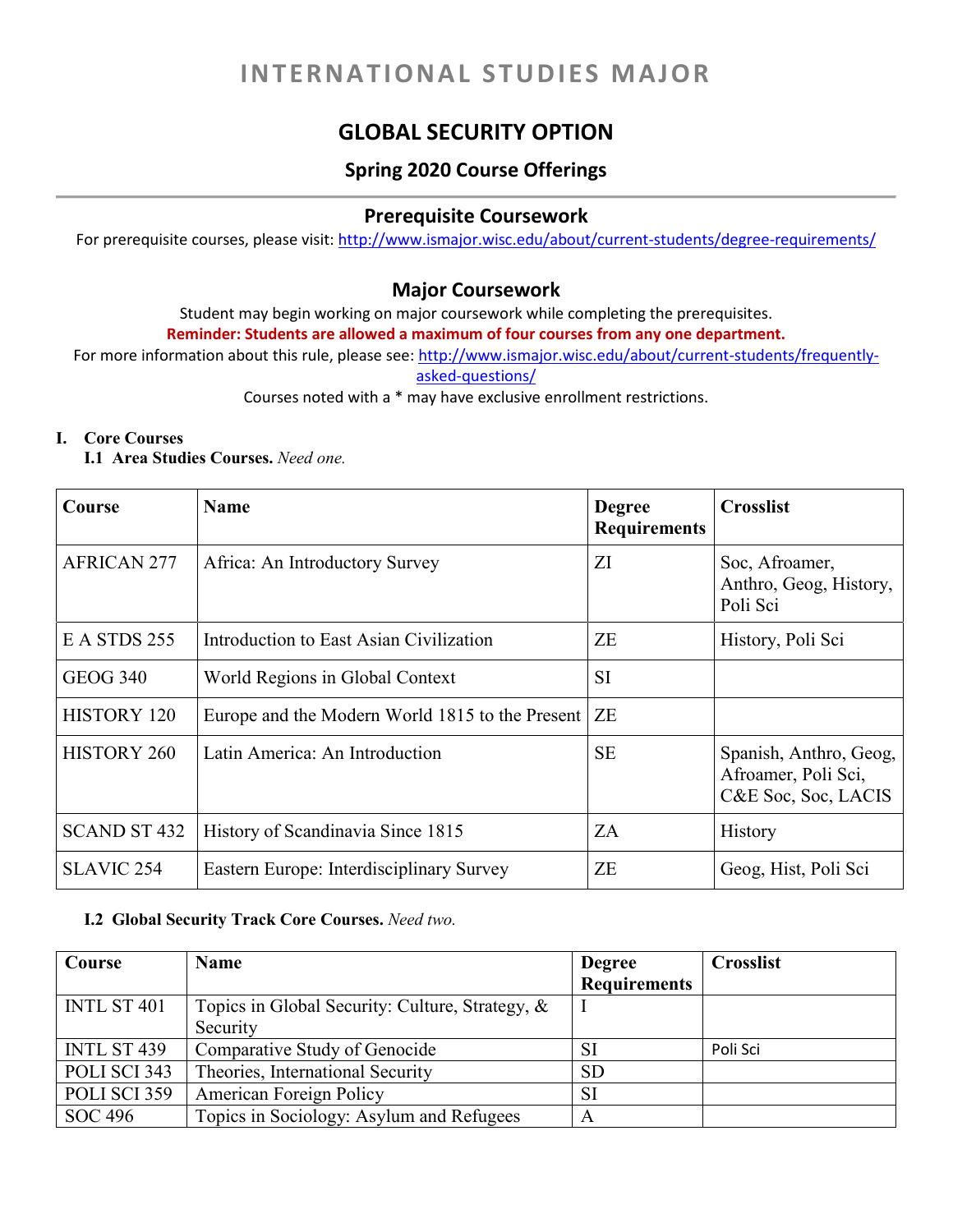**II. Issues in Global Security.** *Need 15 credits of coursework from this list. NOTE: Make sure to check the pre-requisites for the courses listed below.* 

|                      |                                               | <b>Degree</b>       |                  |
|----------------------|-----------------------------------------------|---------------------|------------------|
| Course               | <b>Name</b>                                   | <b>Requirements</b> | <b>Crosslist</b> |
| <b>AAE 244</b>       | The Environment and the Global Economy        | <b>SE</b>           | Envir St         |
|                      |                                               |                     | Nutr Sci,        |
|                      |                                               |                     | Agronomy, Inter- |
| <b>AAE 350</b>       | World Hunger and Malnutrition                 | BI                  | AG               |
|                      | Topics: Violence, Justice, History South East |                     |                  |
| ASIAN <sub>630</sub> | Asia                                          |                     |                  |
|                      | Sociodemographic Analysis of Mexican          |                     |                  |
| CHICLA 470           | Migration                                     | eSA                 | Sociology        |
| COM ARTS 470         | <b>Contemporary Political Discourse</b>       | H1                  |                  |
| <b>ED POL 240</b>    | Comparative Education                         | <b>SE</b>           |                  |
| <b>ENVIR ST 575</b>  | Assessment-Environmental Impact               | PI                  | Soil Sci         |
| <b>GEOG 139</b>      | <b>Global Environmental Issues</b>            | <b>SE</b>           | Envir St         |
| <b>GEOG 302</b>      | Econ Geog: Locational Behavior                | <b>SI</b>           |                  |
| <b>GEOG 339</b>      | <b>Environmental Conservation</b>             | SI                  | Envir St         |
| <b>GEOG 340</b>      | World Regions in Global Context               | SI                  |                  |
| GEOSCI 411           | <b>Energy Resources</b>                       | PI                  | Envir St         |
| <b>HISTORY 246</b>   | Southeast Asian Refugees of the Cold War      | eZE                 | Asian Am, LCA    |
| <b>HIST 450</b>      | Making of Modern South Asia                   | ZI                  |                  |
| <b>HIST 600</b>      | Advanced Seminar in History: Global History   | ZA                  |                  |
|                      | of Nonviolence                                |                     |                  |
| HIST SCI 508         | Health, Disease & Healing II                  | <b>IH</b>           |                  |
| INTL ST 335          | Globalization and Education                   | <b>SE</b>           | Ed Pol           |
| <b>JOURN 618</b>     | Mass Communication and Political Behavior     | <b>SA</b>           |                  |
| <b>NUTR SCI 203</b>  | Introduction to Global Health                 | <b>SE</b>           | Agronomy, Entom  |
| PHILOS 441           | <b>Environmental Ethics</b>                   | ZA                  | Envir St         |
| POLI SCI 323         | Islam and World Politics                      | SI                  |                  |
| POLI SCI 348         | Analysis of International Relations           | <b>SI</b>           |                  |
| POLI SCI 401         | Authoritarianism                              | $\mathbf I$         |                  |